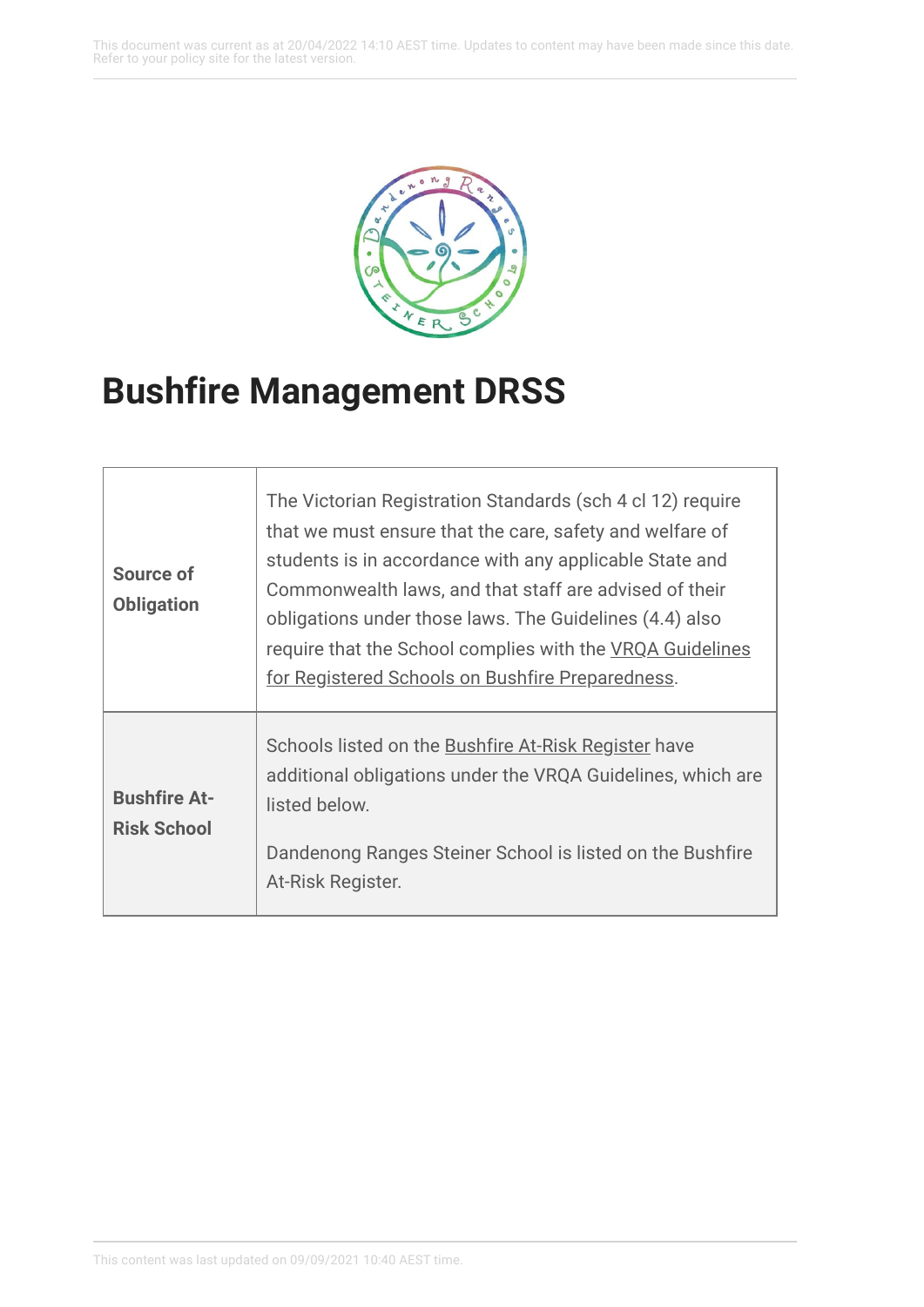| <b>Managing</b><br>Ignitable<br><b>Materials</b> | Materials that may easily be ignited around our buildings<br>and facilities must be regularly managed.<br>It is our policy that:                                                                                                                               |
|--------------------------------------------------|----------------------------------------------------------------------------------------------------------------------------------------------------------------------------------------------------------------------------------------------------------------|
|                                                  | we maintain a schedule for monitoring and removing of<br>$\bullet$<br>materials that may easily be ignited (including branches<br>overhanging buildings, debris and rubbish around and<br>under buildings, including gutters, and dry grass and<br>vegetation) |
|                                                  | flammable materials are stored in accordance with<br>our <b>Hazardous Substances</b> policy.                                                                                                                                                                   |
| <b>Emergency</b><br><b>Access</b>                | We must ensure that emergency access to our buildings<br>and grounds is maintained at all times and regularly<br>monitored.                                                                                                                                    |
|                                                  | It is our policy that:                                                                                                                                                                                                                                         |
|                                                  | building exits are continuously kept clear of obstructions<br>$\bullet$                                                                                                                                                                                        |
|                                                  | assembly points are designated and have appropriate<br>$\bullet$<br>access to emergency equipment                                                                                                                                                              |
|                                                  | there is access to facilities and grounds for emergency<br>$\bullet$<br>vehicles.                                                                                                                                                                              |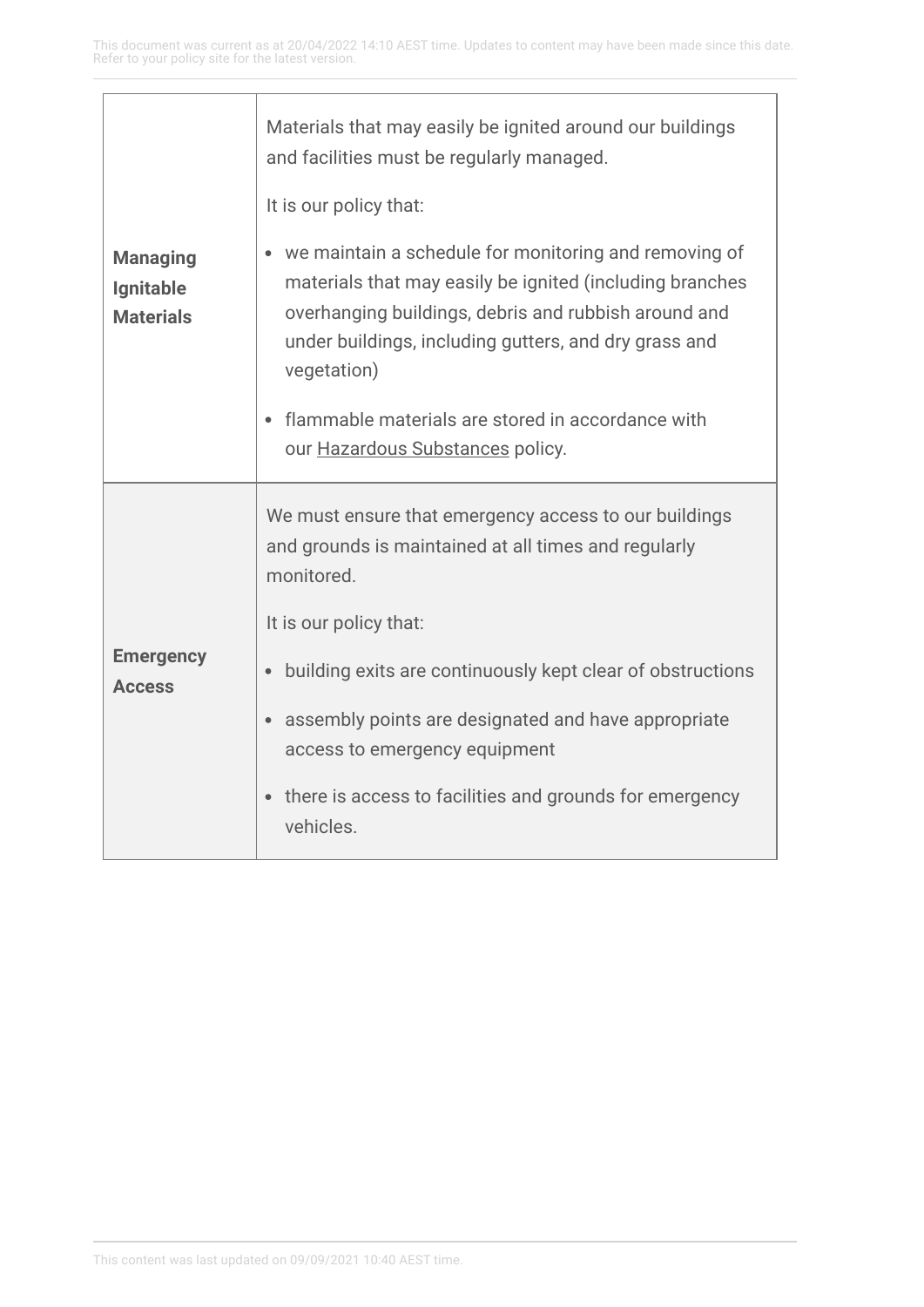| <b>Emergency</b><br><b>Management</b><br>Plan | In order to address the risks of bushfires, Dandenong<br>Ranges Steiner School maintains a Bushfire Emergency<br>Management Plan (EMP).                                                                                                                           |
|-----------------------------------------------|-------------------------------------------------------------------------------------------------------------------------------------------------------------------------------------------------------------------------------------------------------------------|
|                                               | This EMP is developed in consultation with the Country Fire<br>Authority/Metropolitan Fire, Emergency Services Board, and<br>the local Council.                                                                                                                   |
|                                               | The EMP deals with:                                                                                                                                                                                                                                               |
|                                               | • closing the School on days declared Severe and Extreme<br>Fire Danger Days, or Code Red Days                                                                                                                                                                    |
|                                               | preparations and actions to take on non-closure days, in<br>$\bullet$<br>the event of bushfire or elevated risk                                                                                                                                                   |
|                                               | responding appropriately to instructions from emergency<br>$\bullet$<br>services.                                                                                                                                                                                 |
|                                               | Documents recording an annual visit, or documents<br>evidencing consultation with local agencies are maintained<br>by Business Manager.                                                                                                                           |
|                                               | <b>Bushfire and Emergency Management Self-Assessment</b>                                                                                                                                                                                                          |
|                                               | As recommended in the CECV Guidelines the School<br>reviews it's Bushfire and Emergency Management Self-<br>Assessment on an annual basis, ideally as part of the<br>preparation for bushfire season The School retains this<br>document each year for reference. |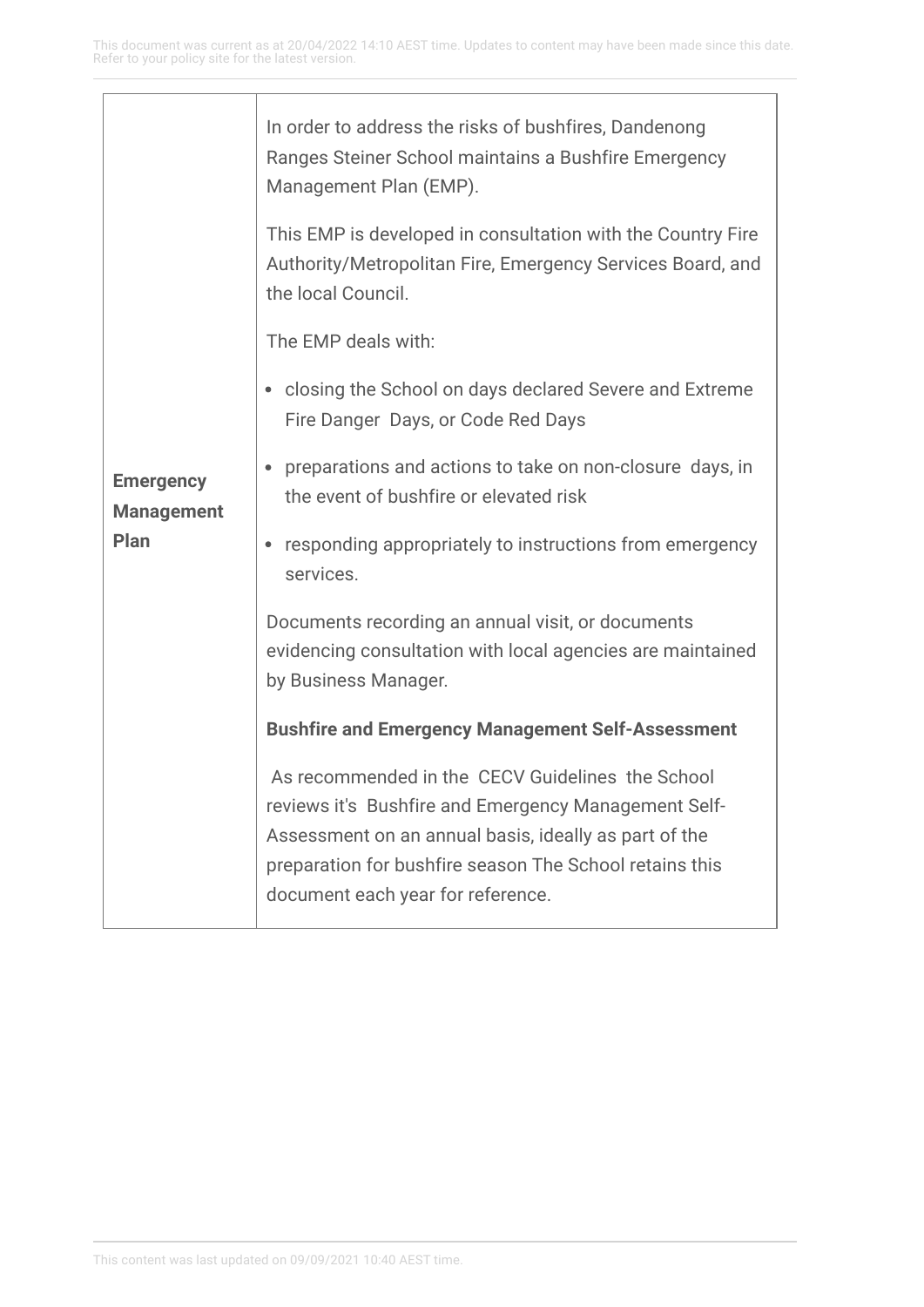| <b>Code Red Days</b>                                          | A Code Red Day is a day on which there is a Country Fire<br>Authority Fire Danger Rating of Code Red.<br>Code Red is the highest rating of the six fire danger ratings.<br>Code Red Days indicate conditions with the risk of fires that<br>will destroy homes, buildings and structures.<br>Dandenong Ranges Steiner School will close on Code Red<br>Days. Arrangements for what will happen on a Code Red<br>Day will be communicated in accordance with the School's<br>EMP. |
|---------------------------------------------------------------|----------------------------------------------------------------------------------------------------------------------------------------------------------------------------------------------------------------------------------------------------------------------------------------------------------------------------------------------------------------------------------------------------------------------------------------------------------------------------------|
| <b>Severe or</b><br><b>Extreme Fire</b><br><b>Danger Days</b> | Following advice from the CFA, as Dandenong Steiner<br>School does not have a certified shelter-in-place the School<br>will close on days which the Country Fire Authority has rated<br>as Severe and Extreme Fire Danger Days and this will be<br>communicated in accordance with the School's EMP.                                                                                                                                                                             |
| <b>Communication</b>                                          | The Emergency Management Plan is communicated to<br>staff, students and parents/carers through:<br>School Newsletter, information evenings, bushfire policy<br>information sheet                                                                                                                                                                                                                                                                                                 |
| <b>Staff Training</b>                                         | The EMP requires staff to be trained on their specific roles<br>and responsibilities in preparing for, monitoring and<br>executing emergency bushfire procedures, including the<br>effective operation of emergency equipment.<br>This training is organised by the School Assistant and<br>carried out each year.                                                                                                                                                               |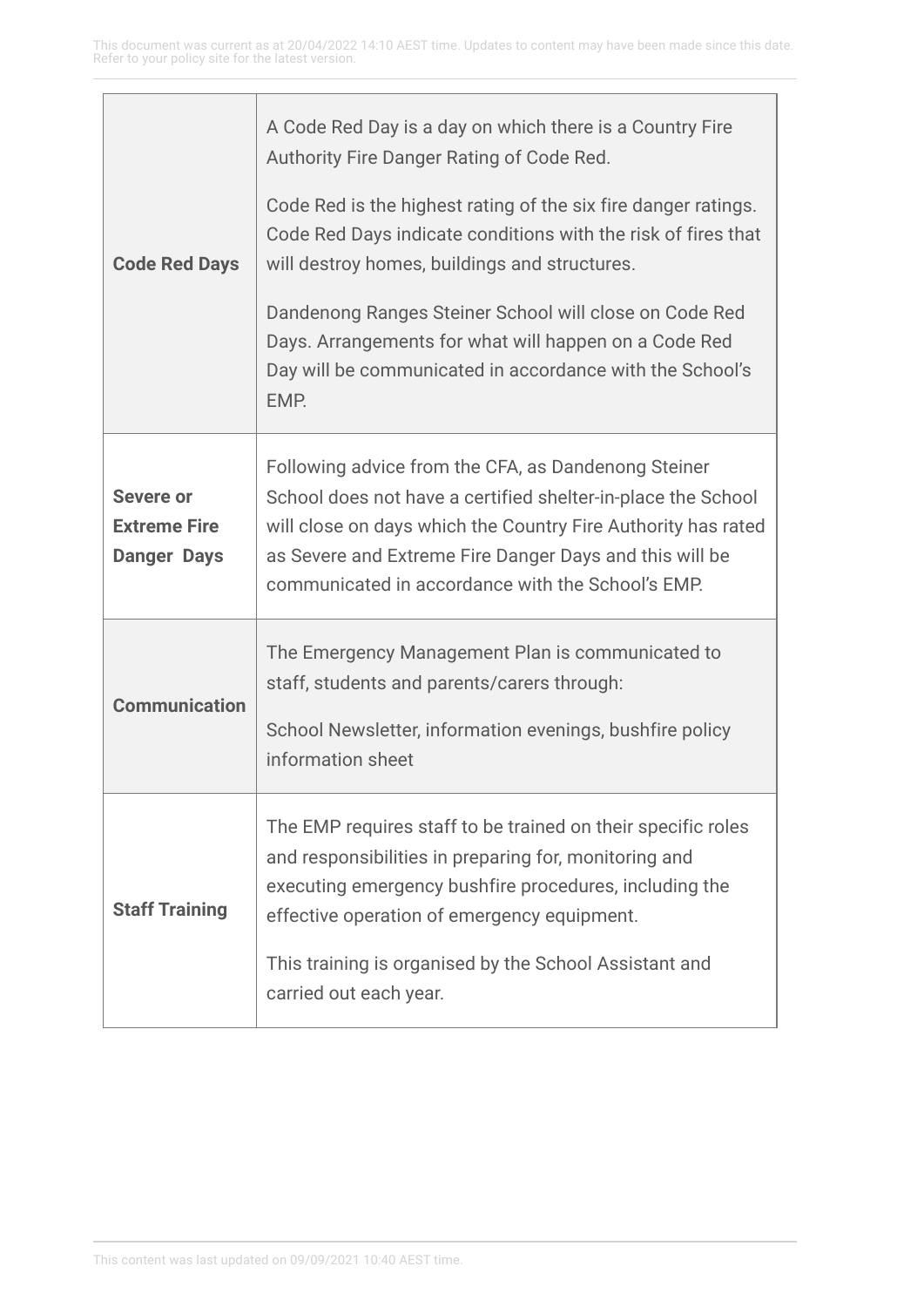| <b>Evacuation</b><br><b>Procedures and</b><br><b>Drills</b>                    | Evacuation procedures and drills are carried out in<br>accordance with our Evacuation Procedures.<br>These drills involve all students and staff moving to an off-<br>site evacuation point or the primary place of assembly, the<br>School Hall, in accordance with the EMP        |
|--------------------------------------------------------------------------------|-------------------------------------------------------------------------------------------------------------------------------------------------------------------------------------------------------------------------------------------------------------------------------------|
| <b>Emergency</b><br><b>Equipment</b><br><b>Register</b>                        | The School maintains an Emergency Equipment Register.<br>During the October-April bushfire season, checks to ensure<br>that the emergency equipment is in working order are<br>carried out at least once per term, and the register is<br>accordingly updated.                      |
| <b>Notices of</b><br><b>Bushfire</b><br><b>Evacuation</b><br><b>Procedures</b> | Notices of bushfire evacuation procedures and bushfire<br>emergency contact numbers are located in appropriate and<br>prominent areas around the School, including in:<br>• each classroom<br>each staffroom<br>reception.                                                          |
| <b>Consultation</b><br>with Local<br><b>Agencies</b>                           | The School consults with local agencies where relevant (the<br>Country Fire Authority, Metropolitan Fire and Emergency<br>Services Board, our local council) on our bushfire<br>preparedness and compliance with local bushfire regulation<br>of buildings, facilities and grounds. |
| <b>Visitation</b><br><b>Records</b>                                            | The School maintains a record of annual visitation or<br>consultation with local agencies.                                                                                                                                                                                          |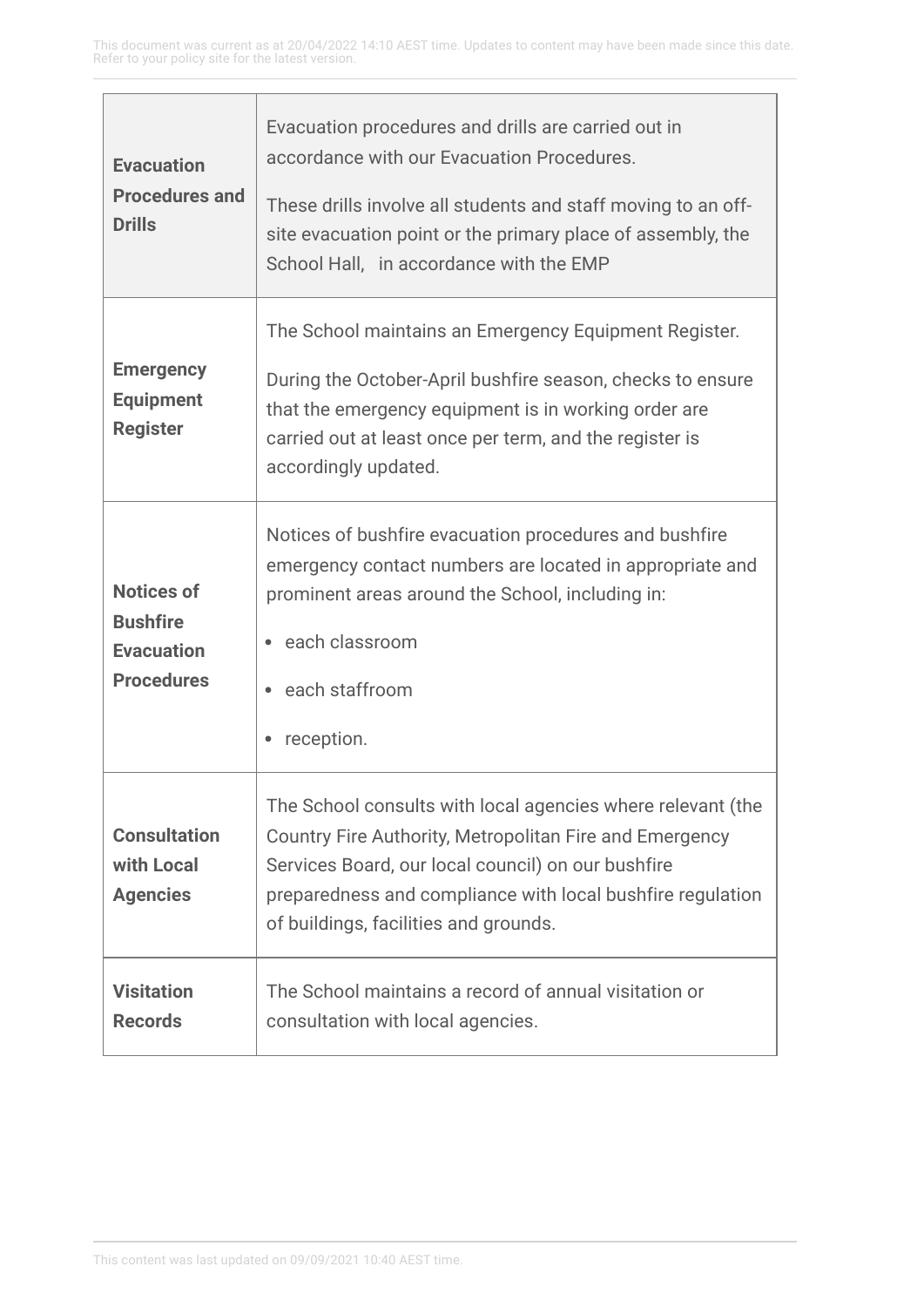| <b>Shelter in</b><br><b>Place/ Off-Site</b><br>Safe Place/<br><b>Place of</b><br><b>Assembly</b> | The VRQA Guidelines for Registered Schools on Bushfire<br>Preparedness. require a School to have either a shelter-in-<br>place and/or In the case of an approaching bushfire, staff<br>and students will be evacuated to an off-site save area.<br>Dandenong Ranges Steiner School does not have a 'shelter-<br>in-place' building. On advice from the Country Fire<br>Association students and staff will be evacuated to an off<br>site evacuation centre area (by bus to Fountain Gate<br>Shopping Centre in Narre Warren, or Wellington Park<br>Shopping Centre in Rowville) or if that is not possible then<br>evacuated to the School's primary place of assembly, the<br>School Hall.                                                                                                                                                                              |
|--------------------------------------------------------------------------------------------------|---------------------------------------------------------------------------------------------------------------------------------------------------------------------------------------------------------------------------------------------------------------------------------------------------------------------------------------------------------------------------------------------------------------------------------------------------------------------------------------------------------------------------------------------------------------------------------------------------------------------------------------------------------------------------------------------------------------------------------------------------------------------------------------------------------------------------------------------------------------------------|
| <b>Records</b>                                                                                   | The School maintains records of:<br>the provision of information on bushfire preparedness<br>policies and procedures to staff (including relief staff)<br>and parents/carers<br>our closure arrangements for Severe, Extreme, or Code<br>۰<br>Red days as per the School's Emergency Management<br>Plan<br>training of staff with specific roles and responsibilities in<br>preparing for, monitoring and executing emergency<br>bushfire procedures, including the effective operation of<br>relevant emergency equipment<br>the practice of evacuation procedures and drills at least<br>once per term during the October-April bushfire season.<br>Dandenong Ranges Steiner School evacuation drills must<br>involve all students and staff moving to either an off-site<br>evacuation point or the primary place of assembly as per<br>our Emergency Management Plan. |
|                                                                                                  | completion of the Bushfire and Emergency Management<br>۰<br>Self-Assessment.                                                                                                                                                                                                                                                                                                                                                                                                                                                                                                                                                                                                                                                                                                                                                                                              |